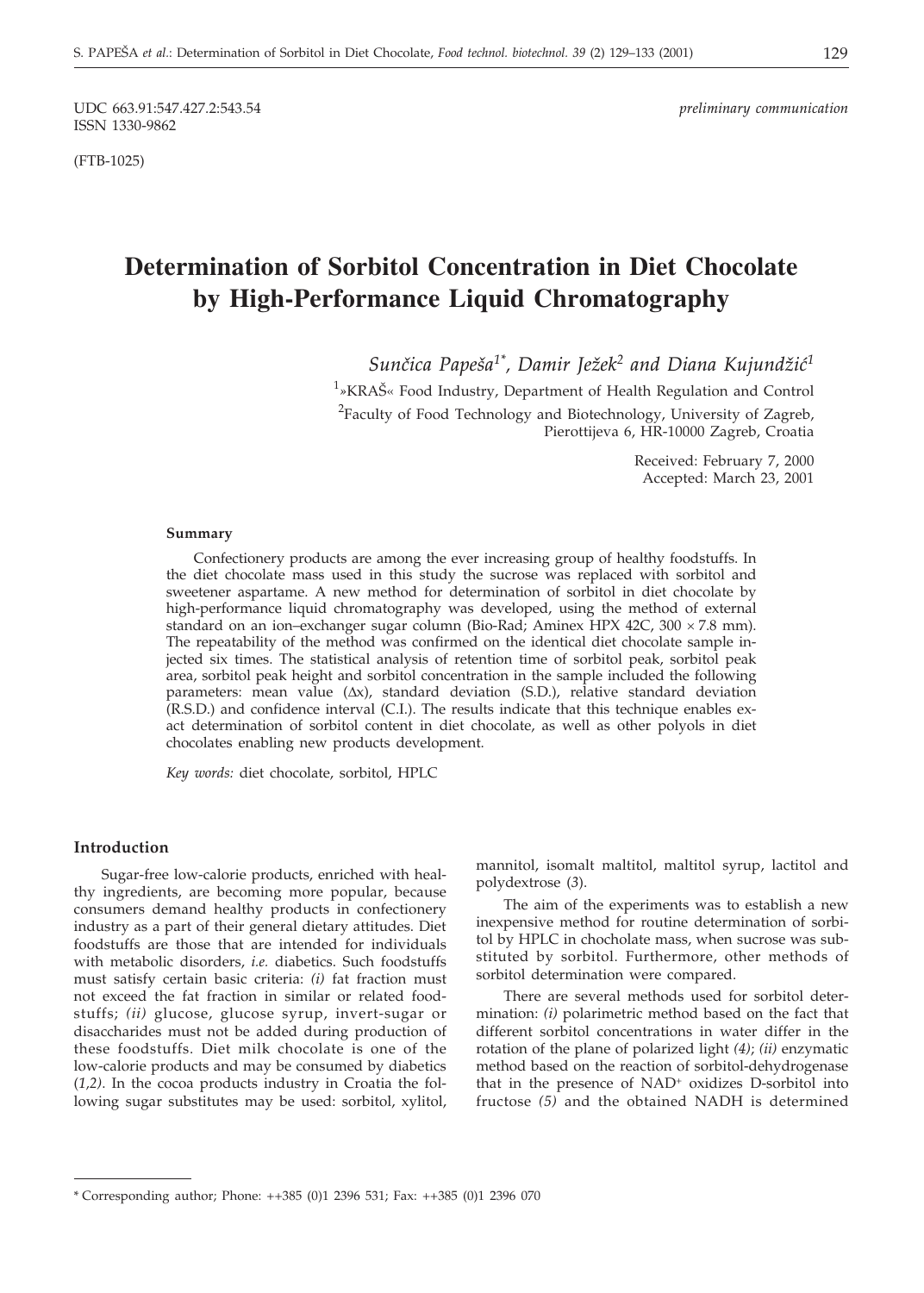spectrophotometrically; *(iii)* periodic acid method which enables determination of sorbitol concentration on the basis of the used periodic acid *(6)*; *(iv)* gas-chromatographic (GC) method, carried out on the capillary column using the internal standard; and *(v)* high performance liquid-chromatographic (HPLC) method, in which external and internal standards are separately used *(7).*

# **Materials and Methods**

# *Chemical*

For determination of sorbitol the following chemicals were used: redistilled water, *Kraš*; enzymatic test--combination for sorbitol/xylitol, *Boehringer* Mainnheim; Sorbitex P, *Krefeld, Germany*; Carrez-I-solution (potassium hexacyanoferrate  $K_4[Fe(CN)_6] \cdot 3 H_2O$ , Carrez-II--solution (zinc sulfate, Zn SO<sub>4</sub> · 7 H<sub>2</sub>O), *Kemika*, *Croatia*; NaOH, p.a. *Kemika, Croatia.*

# *Chocolate sample*

The main ingredientes of the diet chocolate are: milk powder, sugar substitute sorbitol, cocoa butter, cocoa mass, vegetable fat, hazelnuts, aspartame and vanilin *(8)*.

Tehnological process of diet chocolate production includes: *(i) mixing* chocolate mass with sorbitol, powder milk, hazelnuts and other additions; *(ii) rolling*: fragmentation of chocolate mass into finely structure; and *(iii) conching*: producing the necessary aroma of chocolate mass *(9,10).*

Sugar determination with enzyme test combinations was prenormed: 1 g of the diet chocolate sample was put into a 100 mL volumetric flask, 60 mL of redistilled water were added, and the mixture was incubated for 15 min at 70 °C. Proteins were precipitated with 5 mL Carrez-I, 5 mL of Carrez-II solutions, and 10 mL NaOH. The volumetric flask was filled up with redestilled water. The sample was left in refrigerator  $(4 \degree C)$  for 20 min and filtered. The pH of the solution was 6.3.

# *Standard solutions of sorbitol*

Standard solutions were prepared in the same way as the sample and had the same pH=6.3. The concentration of sorbitol was: (I)  $9 \cdot 10^4$  mol/L; (II)  $1.5 \cdot 10^3$  mol/L; (III)  $1.9 \cdot 10^3$  mol/L; (IV)  $2.3 \cdot 10^3$  mol/L; (V)  $2.9 \cdot 10^3$ mol/L; (VI)  $3.2 \cdot 10^3$  mol/L; (VII)  $3.9 \cdot 10^3$  mol/L.

# *HPLC-system*

High-performance liquid chromatograph Hewlett- -Packard 1100 series, U.S.A., consisting of binary pump, vacuum-degasser, manual injector (Rheodyne, U.S.A.), column heater (Jeatstream, Austria), signal converter and RI detector was used. Sorbitol concentration was determined from chromatographic runs performed on an ion-exchanger sugar column (Bio-Rad; Aminex 42C,  $300 \times 7.8$  mm) and a precolumn (Bio-Rad; Micro-Guard, Carbo-C, 46 mm ID  $\times$  3 cm).

# *Chromatographic conditions for determination of sorbitol*

Sorbitol concentration was determined at 80 °C using an RI detector. Redistilled water was used as the mobile phase, with an injection volumen of 20  $\mu$ L and flow rate of 0.6 mL/min *(11).*

Qantitative determination of sorbitol in diet chocolate was carried out by the method of external standard. Sorbitol standard was prepared from »Sorbidex P«, Krefeld, Germany which contains 98–100 % hexitol (pH=5.0–7.0).

From the prepared standard solutions detector response factors (RF) were determined and the calibration curve was estabished.

# **Results**

# *Linearity of the method*

A calibration curve for sorbitol was constructed by using different concentrations of standard solutions. The correlation coefficient was calculated and the linearity of the calibration curve was confirmed.

Calibration curve of sorbitol is shown in Fig. 1.



**Fig. 1. Linearity of the method;** calibration curve of sorbitol and the correlation coefficient for sorbitol  $*$  AU = Abundance Unit

Detection of 0.01 ppm of sorbitol standard was determined as the lowest detection limit.

#### *Accuracy of the method (»Recovery test«)*

Method accuracy was tested by injecting the known and precisely determined concentration of sorbitol standard solution  $(1.4 \cdot 10^3 \text{ mol/L})$ . Sorbitol concentration was determined from the previously established calibration curve (Fig. 2).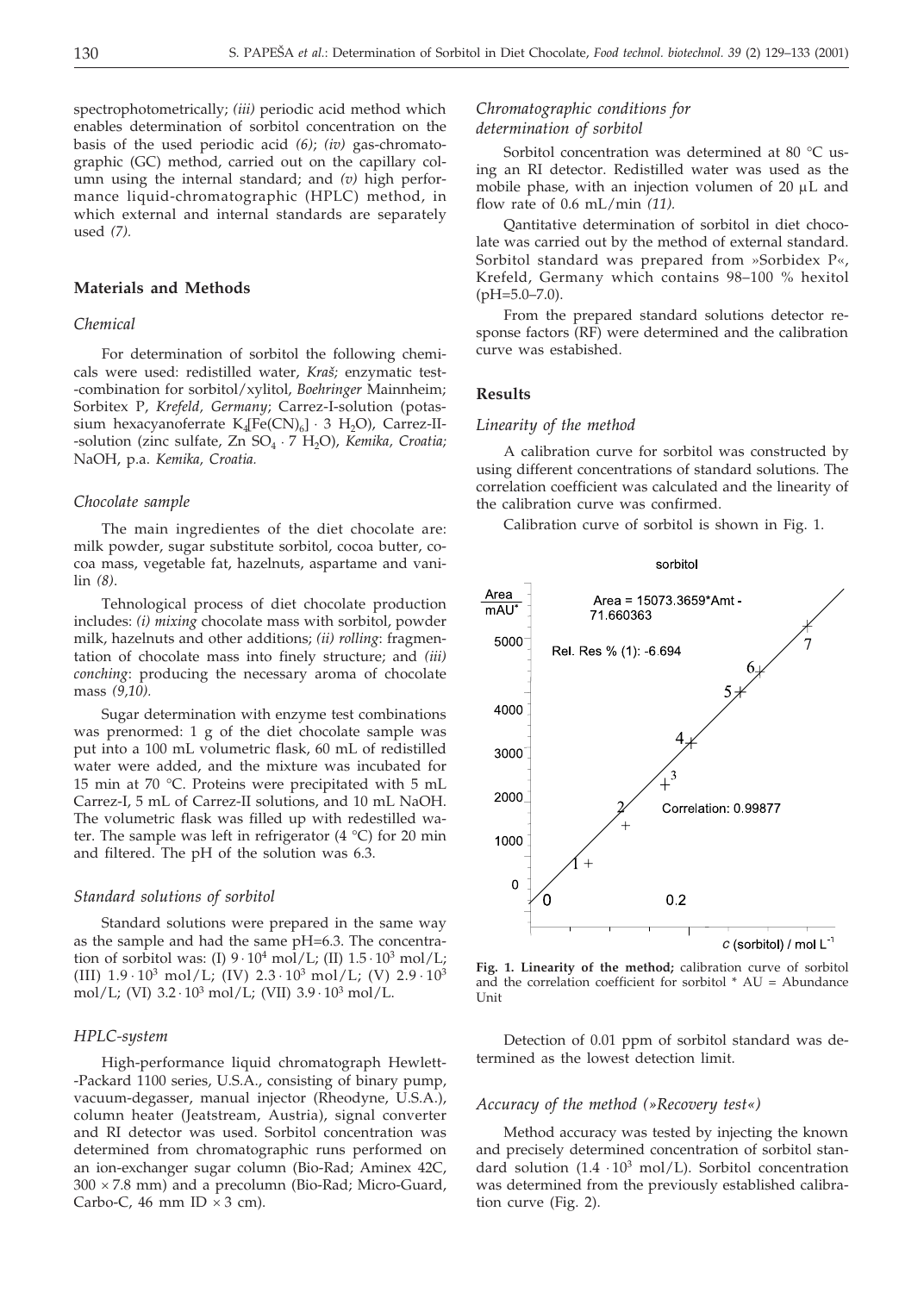

**Fig. 2. Chromatogram of the »recovery test«** (peak  $1 =$  solvent peak; peak  $2 =$  sorbitol peak; recovery 98 %); *c*(sorbitol) =  $1.4 \cdot 10^3$ mol/L

# *Repeatibility of the method*

For the purposes of statistical analysis, one sample of diet chocolate with sorbitol was injected consecutively several times. The following procedure was applied:  $(i)$  injecting standard solutions containing  $9 \cdot 10^4$ ,  $1.5 \cdot 10^3$  and  $1.9 \cdot 10^3$  mol/L, respectively; *(ii)* establishing the calibration curve with external standard solutions; *(iii)* injecting the same sample of diet chocolate with sorbitol six times in a row (Fig. 3).

# *Losses in sorbitol concentration quantification*

Standard sorbitol solution  $c = 1.4 \cdot 10^3$  mol/L was prepared in the first experiment without treatment with Carrez I and II and NaOH, whereas in the second experiment the standard solution of equal concentration was treated with solvents Carrez I and II and NaOH. Comparison of chromatograms, *i.e.* of the areas of sorbitol peaks of samples prepared in the two described ways, reveals a difference in the obtained concentrations of sorbitol solutions. Taking into consideration that the

mass of diet chocolate used in this study is 100 g, total loss can be calculated as 0.01 %.

# *Placebo*

The simulated sample of diet chocolate contained all ingredients as the sorbitol-containing chocolate, except the sorbitol itself. The placebo samples were prepared in exactly the same way as the sample of the diet chocolate containing sorbitol, and  $20 \mu L$  of prepared placebo samples were analyzed. The obtained chromatograms preformed no peaks at retention time in which the sorbitol peak would occur. This was convincing evidence that the placebo sample contained no sorbitol, and that the sorbitol peak in the chromatogram of the diet chocolate with sorbitol originated exclusively from sorbitol and no other ingredient (Fig. 4).

#### *Statistics*

After six consecutive injections of diet chocolate with sorbitol the sample was analyzed for *(i)* retention time of sorbitol peak, *(ii)* sorbitol peak area, *(iii)* sorbitol



**Fig. 3. Repeatibility of the method** – overlap of six injections of the same sample of diet chocolate with sorbitol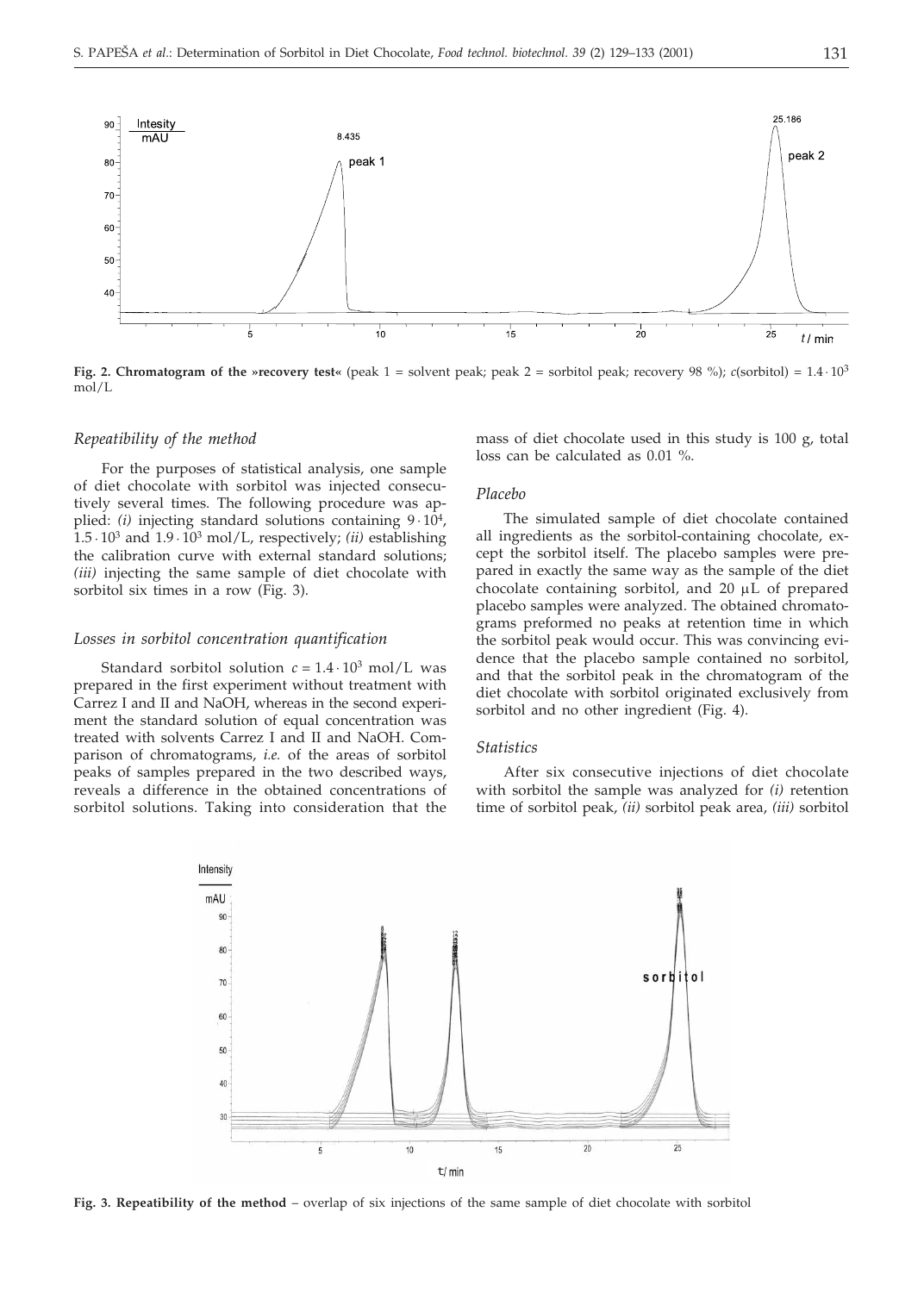

**Fig. 4. Chromatogram of the placebo diet chocolate** (peak 1=solvent peak; peak 2=lactose peak)

peak height, and (*iv*) sorbitol content in the sample, in terms of the following parameters: mean ( $\Delta x$ ), standard deviation (S.D.), relative standard deviation (R.S.D.) and confidence interval (C.I.).

Table 1.  $\Delta x$ , S.D., R.S.D. and C.I. of retention time of peak, peak area, peak height and sorbitol concentration

| Run    | Ret.time    | Run    | Peak area          |
|--------|-------------|--------|--------------------|
| #6     | min         | #6     | $mAU^*s$           |
| Mean   | 25.192      | Mean   | 4672.250           |
| S.D.   | 0.004       | S.D.   | 8.301              |
| R.S.D. | 0.016       | R.S.D. | 0.177              |
| C.I.   | 0.004       | C.I.   | 8.700              |
| Run    | Peak height | Run    | $c$ (sorbitol)     |
| #6     | mAU         | #6     | mol/L              |
| Mean   | 63.627      | Mean   | $1.6 \cdot 10^{3}$ |
| S.D.   | 0.100       | S.D.   | 0.0005             |
| R.S.D. | 0.178       | R.S.D. | 0.177              |
| C.I.   | 0.119       | C.L    | 0.0005             |

#### **Discussion**

Until now polarimetric method for the determination of sorbitol concentration in diet chocolate has been used in »KRAS«. The method requires sample preparation that is more complicated than the described liquid chromatography method (HPLC) *(12)*. Besides, in the polarimetric method, a greater amount of reagent is needed and the results are less precise.

The six consecutive measurements of the amount of sorbitol in diet chocolates were done by polarimetric method. The amount of sorbitol and corresponding S.D. value were compared with the amount of sorbitol obtained by the chromatographic method.

Comparing the S.D. values of sorbitol obtained by the chromatographic, the polarimetric and the enzymatic method it was found that S.D. value of the amount of sorbitol was 0.0005 by the first method, 0.0108 by the second one, and 0.0003 by the third one. It can be concluded that the results obtained by liquid chromatography were more precise than those obtained by two other methods.

Moreover, only sorbitol as sugar alcohol in a mixture can be determined polarimetrically, whereas the proposed high-performance liquid chromatographic method enables the determination of some other sugar alcohols *(13,14)*. Mobile phase used in this method is redistilled water, ecologically acceptable and quite inexpensive solvent *(15,16).*

#### **Conclusions**

On the basis of the experimental data, from the prepared samples of diet chocolate with sorbitol, obtained chromatograms, and statistical analysis of chromatographic parameters, the following conclusions may be drawn: *(i)* the method for determination of sorbitol content in diet chocolate by means of high-performance liquid chromatography, that uses external standards, is more accurate and precise than the polarometric method and is adequate for routine determination of sorbitol in diet chocolate in KRAŠ; *(ii)* the results are repeatable; *(iii)* sample preparation is simple and inexpensive chemicals are used (redistilled water is used as mobile phase); *(iv)* it is one of the least time-consuming methods for sorbitol content determination (sorbitol eluting in less than 30 min); *(v)* the method may be applied in determination of other polyols in diet chocolate (*i.e.* it offers possibilities of developing analytical procedures for new products).

# **References**

- *1.* T. Fuleki, E. Pelayo, R. B. Palabay, *J. Agr. Food Chem. 42* (1994) 1266–1275.
- *2.* V. P. Hanko, J. S. Rohrer, *Anal. Biochem*. *283* (2000*)* 192–199.
- *3. Official Gazette, Rep. Croatia, 88* (1996) 3829.
- *4.* T. H. Grenby: *Advances in Sweeteners,* London (1997) p. 72.
- *5.* P. Ghahramani, M. S. Lennard, *J. Chromatogr. 685* (1996) 307–313.
- *6.* M. S. Billaux, B. Flourie, C. Jacquemin, B. Messing, In: *Handbook of Sweeteners,* S. Marie, J. R. Piggott (Eds.), New York (1990) pp. 17–33.
- *7.* A. G. Perez, R. Olias, J. Espada, J. M. Olias, C. Sanz, *J. Agr. Food Chem. 45* (1997) 3545–3549.